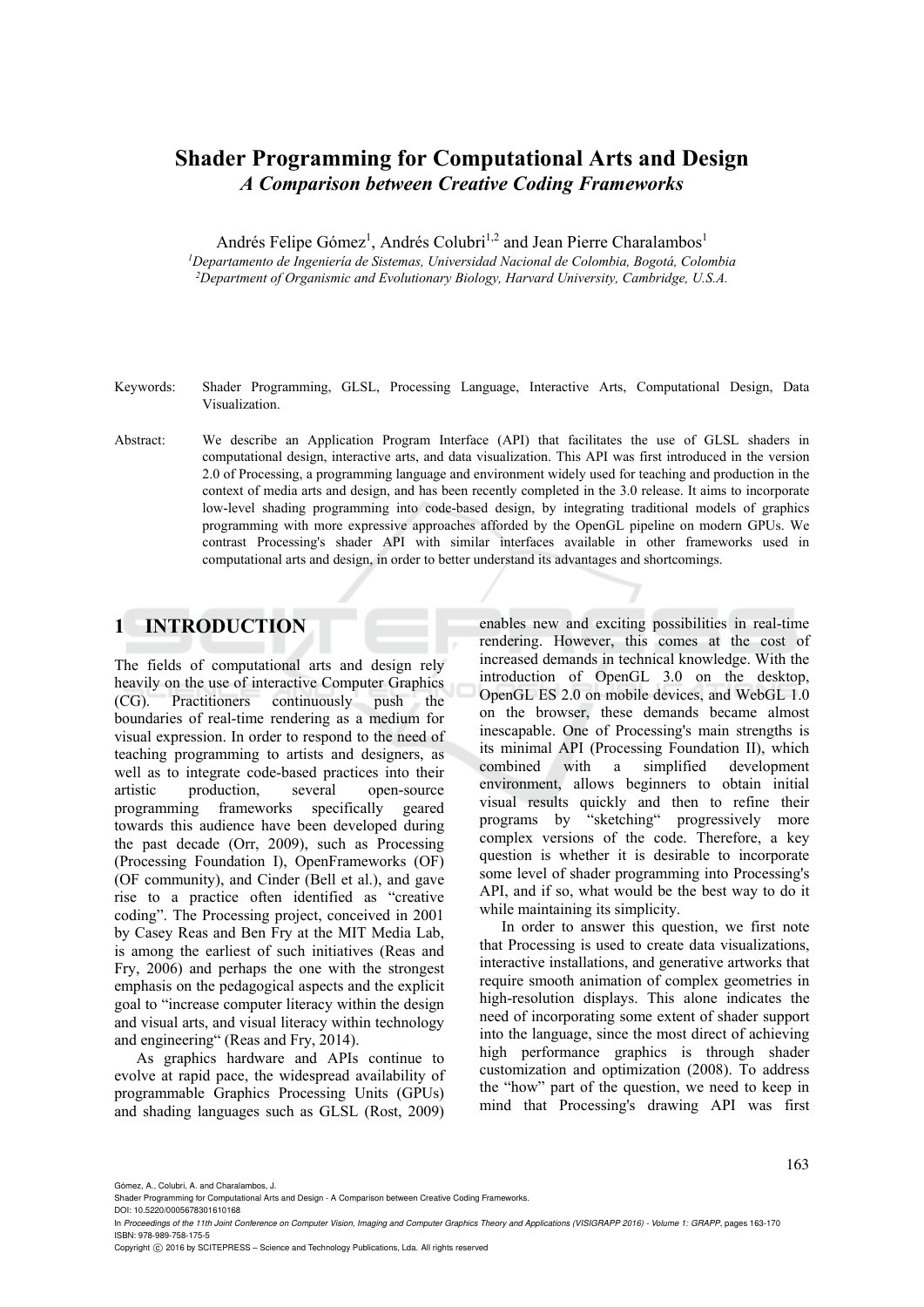introduced more than 10 years ago and it is strongly rooted in the model of immediate-mode rendering (Glazier, 1992). This mode is more intuitive for new users, helps minimizing boilerplate code, and accommodates sketching and generative graphics better than more structured models, such as scene graphs. It has served as the basis of numerous teaching curricula (Ascioglu) and other programming frameworks (McCarthy). Therefore, a guiding principle in the design of the shader API was to fit Processing's immediate-mode rendering in a reasonably performant and non-obtrusive way, and to follow the principles of simplicity and immediate output that are central to the project. Some of the elements of the API were first introduced in a Processing library (Colubri, 2008) that extended the capabilities of the OpenGL renderer in Processing 1.0, and the API was consequently implemented in Processing 2.0 (Colubri and Fry, 2012). Its completion was reached in version 3.0, released on September 30 of 2015 (Palop, 2015).

As the general question of how to properly integrate low-level shader programming with a higher-level drawing API has been addressed by other creative coding frameworks, we carried out an initial comparison between the shader APIs in Processing, OF, and Cinder. We decided to focus on these frameworks given their popularity among the computational arts and design community, their significant overlap as teaching and production tools, and finally because they are all based on traditional textual programming languages, Java in the case of Processing, C++ in the case of OF and Cinder.

The article is organized as follows: we describe Processing's shader API in more detail in section 2, introduce the relevant elements of the corresponding APIs in OF and Cinder in section 3, present the results of the initial comparison between these APIs in section 4, and conclude by discussing our findings and prospects for future work in section 5.

### **2 SHADER API IN PROCESSING**

Shader programs consist in several stages along the graphics pipeline of the GPU. Recent versions of the OpenGL and Direct3D APIs support vertex, geometry, tessellation, and fragment stages (Angel and Shreiner, 2012). The PShader class (Processing Foundation III) introduced in Processing 2.0 and completed in 3.0 allows users to encapsulate all these stages into a single entity that exposes basic methods to set the value of uniform variables declared in the shader source. The PShader class was

designed giving priority to Processing's immediatemode rendering. The following program listing illustrates the basic use of PShader, as well as the state-based approach in Processing:

```
PShader sh; 
void setup() { 
   size(640, 360, P3D); 
   sh = loadShader("frag.glsl", 
                      "vert.glsl"); 
   shader(sh); 
} 
void draw() { 
   background(180); 
   fill(140, 140, 190); 
   sh.set("noiseFactor", 0.1); 
   sphere(50); 
}
```
The geometry needs to be re-drawn in each call of the draw() method, and the Processing renderer can be effectively abstracted out as a state machine, with functions allowing the user to set different state variables that are applied to subsequent drawing calls. The current shader, for example, is one of such variables set with the shader() function.

The advantage of the immediate mode rendering is the increased flexibility to define highly dynamic geometries, a common situation in interactive and generative art projects Processing is typically used for. The geometry does not need to be stored in a scene graph structure, and can be recreated entirely in each frame. The main drawback of this approach is the performance impact associated with rebuilding the geometry on the CPU, and copying the data from CPU to GPU memory in every frame. The renderer tries to optimize these calculations as much as possible by batching vertices from separate objects into a single buffer, in order to minimize the overhead associated with CPU-GPU transfers. However, Processing also allows defining persistent geometry with the PShape class (Processing Foundation IV). This class is implemented internally using vertex buffers, which ensures high performance when rendering large static geometries. Shaders can be applied on PShape objects in exactly the same way as they are to immediate-mode geometry.

Since Processing is primarily geared towards less technical users, we cannot make the assumption of the typical Processing user will be able to write her own shaders. To address this situation, the default state of the Processing renderer incorporates a complete set of shaders that covers all typical usage scenarios. In particular, 3-D rendering of textured lit scenes uses a simple Blinn-Phong shading model,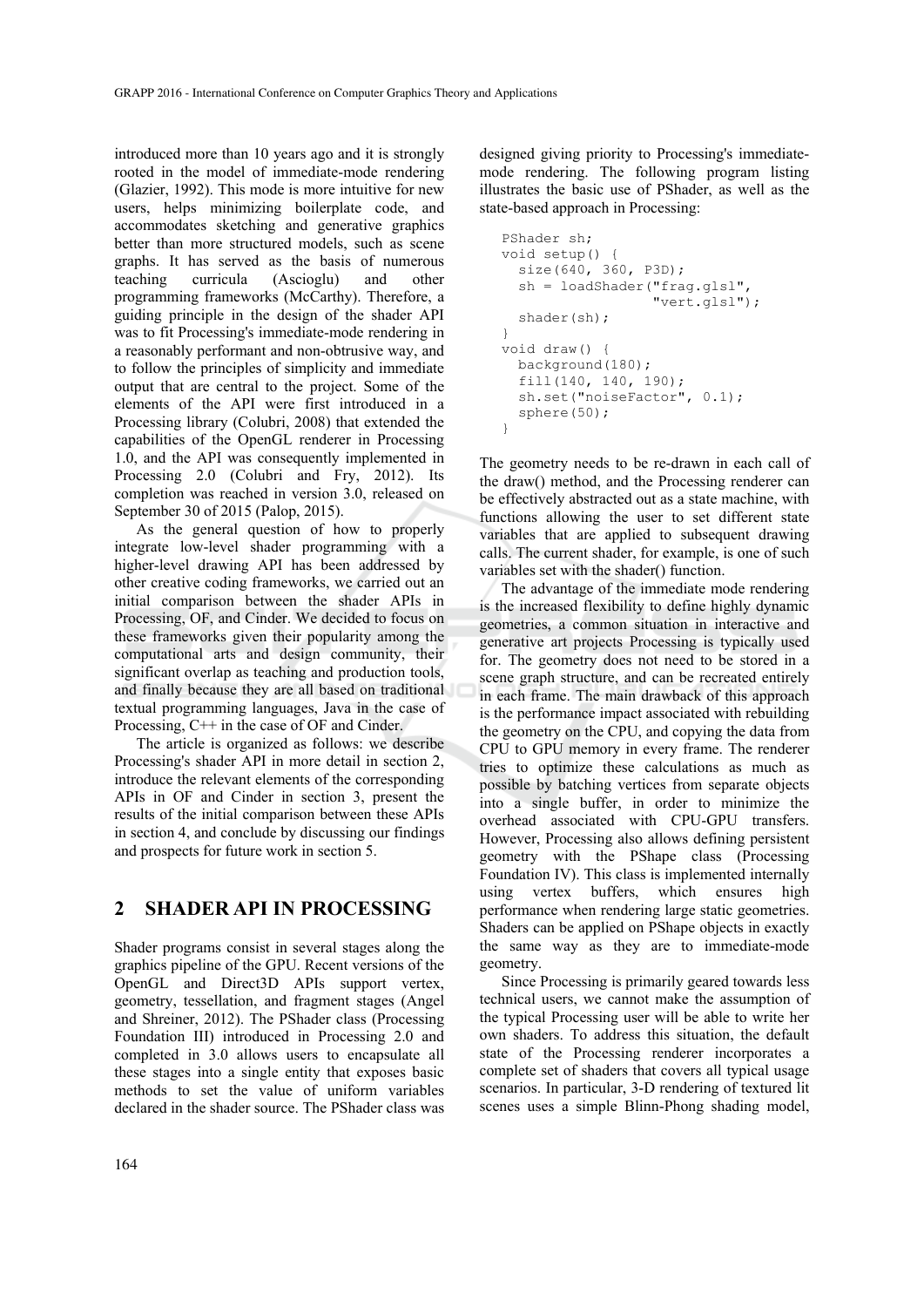|  |  |  | Table 1: List of attribute creation/setting methods. |
|--|--|--|------------------------------------------------------|
|  |  |  |                                                      |

| Kind         | <b>Create/set method</b>       | <b>Notes</b>                                     |  |
|--------------|--------------------------------|--------------------------------------------------|--|
| Positional   | attribPosition(name, x, y, z)  | xyz in world coordinates                         |  |
| Normal       | attribNormal(name, nx, ny, nz) | Also in word coords                              |  |
| <b>Color</b> | attribColor(name, c)           | c is an integer storing an ARGB value            |  |
| Generic      | attribute, v)                  | v is a list of float, integer, or Boolean values |  |

suitable for rapid sketching but that can also be customized by more sophisticated models if the user provides the appropriate shaders. To facilitate the writing of custom shaders, Processing automatically initializes all the uniform and attributes variables that correspond to the default vertex and scene information that the user can control with the standard drawing API, so she does not need to explicitly take care of them. The list of given uniforms and attributes is described in detail in (Colubri I).

#### **2.1 Custom Vertex Attributes**

The built-in vertex attributes in Processing include position in world space, diffuse, ambient, specular, and emissive colors, shininess factor, normal vector, and texture coordinates. These attributes are sufficient to define arbitrary lit geometry in the built-in Blinn-Phong model. However, more advanced shading models and effects (per-vertex displacement, bump mapping, etc.) often require additional attributes not included in this list. Users can define arbitrary attributes by simply calling the new attrib\*() methods, passing the name of the attribute and the desired values. Distinction needs to be made between attributes that store position-like quantities, which need to be transformed by the modelview and projection matrix, color attributes that are specified as integers containing the four RGB components, normal attributes that have to be normalized and transformed with the normal matrix, and generic attributes. These distinctions are shown in table 2. A useful feature in the renderer is that tessellation is applied automatically to all attributes, not only the default ones, before pushing the geometry to the GPU. The next program listing shows how to initialize mesh tweening using custom positional attributes in a PShape object:

```
PShader sh; 
PShape grid; 
void setup() { 
   size(640, 360, P3D); 
   sh = loadShader("frag.glsl", 
                     "vert.glsl"); 
  shader(sh);
   grid = createShape(); 
   grid.beginShape(QUADS);
```


Figure 1: Output of the mesh tweening code above.

Table 1 lists all the new custom vertex attribute functions introduced in Processing 3.

#### **2.2 Extending Pshader: Geometry and Tessellation Shaders**

The OpenGL-based renderers in Processing 3 –P2D for 2-D rendering, and P3D for 3-D rendering– create an OpenGL 3.1 context on the desktop, and a GLES 2.0 context on mobile. In order to ensure compatibility across desktop, mobile and web platforms, the PShader class only exposes functionality to set the vertex and fragment stages,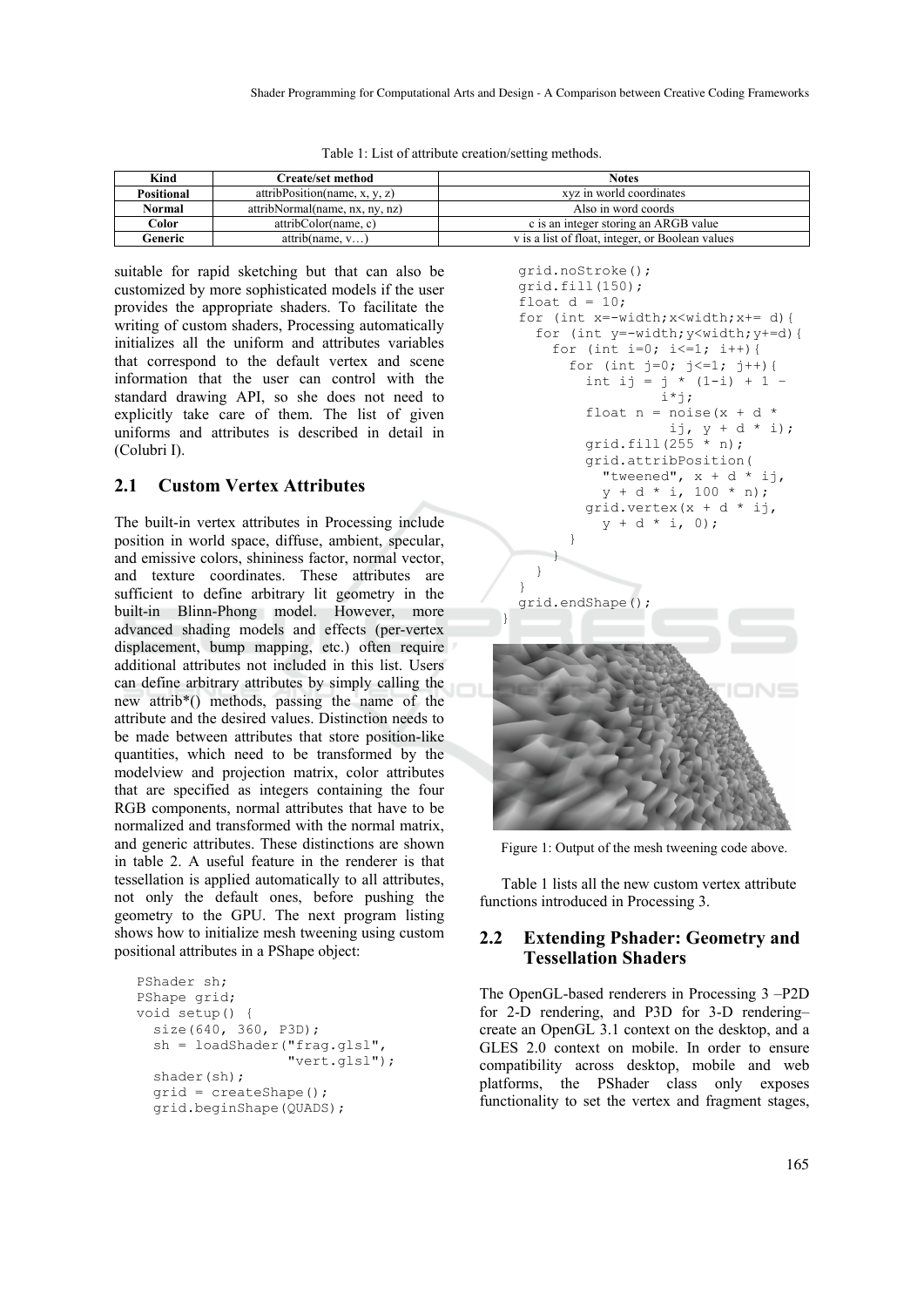

Figure 2: Sphere tessellation shader, adapted to run in Processing from the demo by Philip Rideout (http://prideout.net/blog/?p=48).

since geometry and tessellation shaders are not part of GLES 2 or WebGL 1. In order to relax this restriction, desktop users can subclass PShader and implement fully featured GPU pipelines including geometry and tessellation stages, as long as long as the underlying graphics hardware supports versions of OpenGL 3.1+ for geometry shaders and OpenGL 4.1 for tesselation shaders. Sample Processing sketches including geometry and tessellation shaders are available online (Colubri III), and Figure 2 shows the output of one of them. More examples can be found using the ShaderBase tool (Gomez et al., 2015).

## **3 SHADER API COMPARISON: OF AND CINDER**

Most quantitative API comparisons involve some sort of usability study. For instance, (Stylos and Myers, 2008) performed a usability study to show that method placement can have large impact in object-oriented APIs. Another case study (Watson, 2009) describes how the application of technical communication skills and tools helped improve the usability and clarity of API by performing text analysis of the API elements. A rather simpler, but still meaningful approach requiring no usability study would be to assess API simplicity and flexibility from well-implemented tasks over a given domain (Kanat-Alexander et al., 2012). While API simplicity may be evaluated from the set of instructions needed to accomplish a standard task over a given domain, API flexibility is related to as whether or not an advanced task can be accomplished by the framework and if so, how.

As mentioned in the introduction, we will conduct our comparison by contrasting the shader APIs in Processing (Colubri I), OF (Karluk et al., 2013), and Cinder (Bell), due to the popularity of these frameworks among the creative coding community. Both OF and Cinder are based on the C++ programming language, and define an API encapsulating several high-performance, crossplatform libraries (OpenGL, FreeType, GLFW, etc.). Processing and OF were inspired respectively by the Design By Numbers project and the ACU C++ library, both developed at the Aesthetics and Computation group in the MIT Media Lab in the late 90s and early 2000s (OF community, 2015). In this sense, Processing and OF share a common origin, while Cinder is a more recent project started completely from scratch specifically to address the needs of high-performance interactive graphics using the most recent OpenGL features. In terms of difficulty, it is typically recognized that Processing is the most accessible of the three, followed by OF, and with Cinder being the harder to learn and closer to low-level APIs, most notably OpenGL (Brewis, 2014). It is also worth stating that Processing includes its own development environment and debugger, while OF and Cinder relying on thirdparty IDEs, such as Xcode, Microsoft Visual Studio, or Code::Blocks.

For our initial API comparison, we selected two standard tasks that involve the use of shaders: rendering of a simple geometric primitive using cartoon lighting (toon task), and rendering of a simple textured geometric primitive using standard per-pixel Blinn-Phong shading with a single light source (texlight task). Since all three frameworks share a similar setup/draw application structure, where the one-time initialization operations are performed inside the setup() function, and all rendering operations that need to be executed in every frame are placed inside the draw() function. Processing is notable for the absence of any other initialization/boilerplate code due to its preprocessor that simplifies the underlying Java code.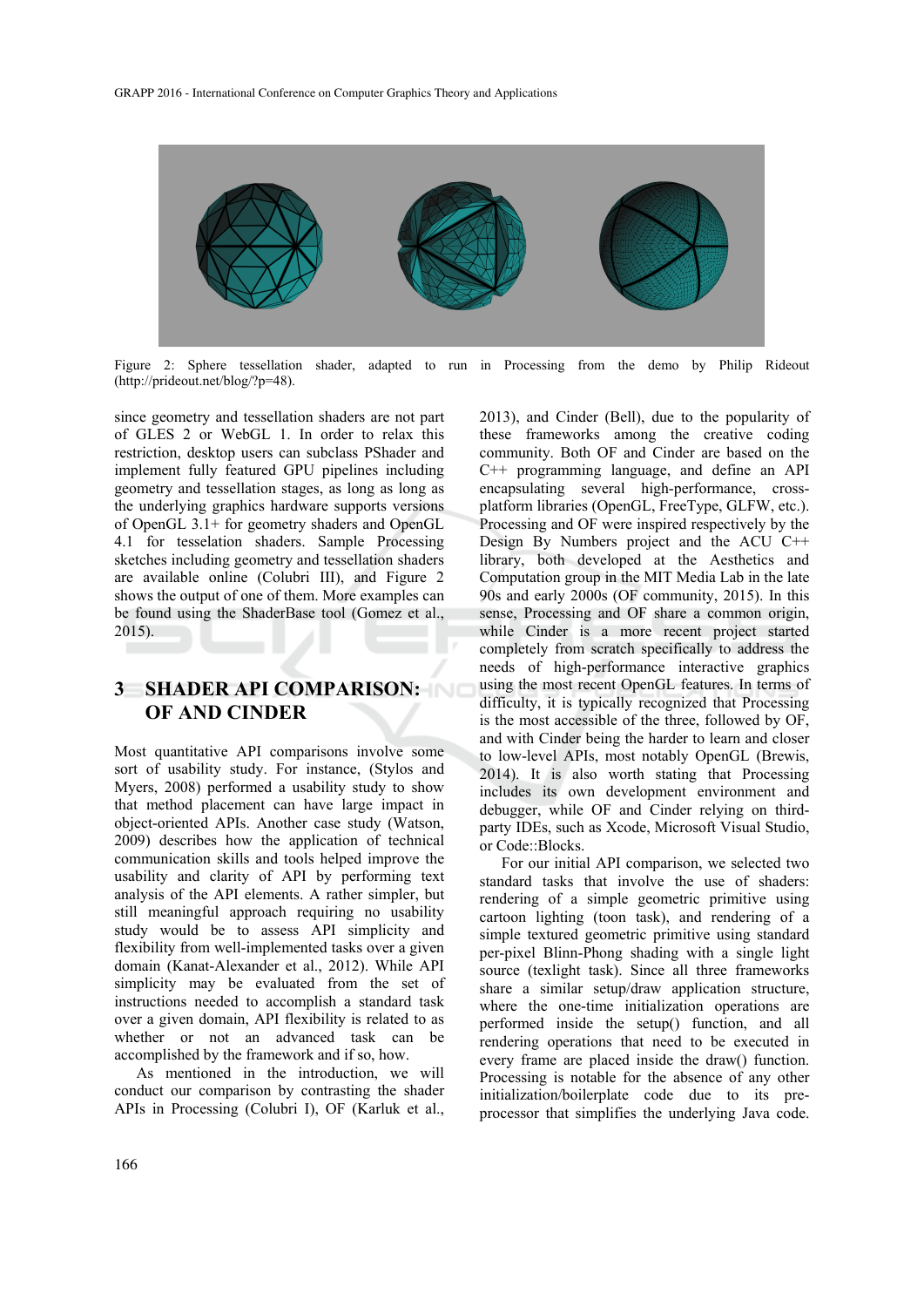Table 2: Toon task in Processing and OF.

| Processing                                                                                                                                                                                                                                                                                                                                                                                                                                                                                                                      | OF                                                                                                                                                                                                                                                                                                                                                                                                                                                                                                                                                                                                                                                                                                                                                                                                                                                                                                                                       |
|---------------------------------------------------------------------------------------------------------------------------------------------------------------------------------------------------------------------------------------------------------------------------------------------------------------------------------------------------------------------------------------------------------------------------------------------------------------------------------------------------------------------------------|------------------------------------------------------------------------------------------------------------------------------------------------------------------------------------------------------------------------------------------------------------------------------------------------------------------------------------------------------------------------------------------------------------------------------------------------------------------------------------------------------------------------------------------------------------------------------------------------------------------------------------------------------------------------------------------------------------------------------------------------------------------------------------------------------------------------------------------------------------------------------------------------------------------------------------------|
| void setup() {<br>size(640, 360, P3D);<br>noStroke();<br>fill(204);<br>toon = loadShader("frag.glsl",<br>$"vert,qls1"$ );<br>toon.set("fraction", $1.0$ );<br>$\mathcal{F}$<br>void $draw()$ {<br>shader (toon);<br>background(0);<br>float $dirY = (mouseY / float(height) -$<br>$0.5$ * 2;<br>float $\text{dirX} = (\text{mouseX} / \text{float}(\text{width}) -$<br>$0.5$ * 2;<br>directionalLight(204, 204, 204,<br>$-dirX, -dirY, -1);$<br>translate(width/2, height/2);<br>sphere $(120)$ ;<br>$\mathcal{L}$<br>SCIENCE Z | void ofApp::setup(){<br>$of$ Background $(0)$ ;<br>shader.load("shaders/vert.glsl",<br>"shaders/frag.glsl");<br>cam.setupPerspective();<br>$offfill()$ ;<br>ofSetColor(204);<br>ofEnableDepthTest();<br>$\mathcal{L}$<br>void ofApp::draw(){<br>cam.begin();<br>$shader. begin()$ ;<br>shader.setUniform1f("fraction", 1.0);<br>ofMatrix4x4 mv=ofGetCurrentMatrix(<br>OF MATRIX MODELVIEW);<br>$ofMatrix4x4$ normMat =<br>$ofMatrix4x4:$ :<br>qetTransposedOf(mv.qetInverse());<br>shader.setUniformMatrix4f(<br>"normalMatrix",<br>normMat);<br>float $dirY = (mouseY /$<br>float(ofGetHeight())<br>0.5)<br>2:<br>float $\text{dirX} = \text{ (mouseX)}$<br>$\Box$ float (of GetWidth ()) - 0.5) * 2;<br>lightDir.set(-dirX, -dirY, -1);<br>$ofVec3f$ lightNorm =<br>ofMatrix4x4::transform3x3(<br>normMat, lightDir);<br>lightNorm.normalize();<br>shader.setUniform3f("lightNormal",<br>lightNorm.x,<br>lightNorm.y,<br>lightNorm.z); |
|                                                                                                                                                                                                                                                                                                                                                                                                                                                                                                                                 | ofTranslate(ofGetWidth()/2,<br>ofGetHeight() / 2);<br>ofDrawSphere(0, 0, 120);<br>$shader.end()$ ;<br>$cam.end()$ ;<br>$\mathcal{L}$                                                                                                                                                                                                                                                                                                                                                                                                                                                                                                                                                                                                                                                                                                                                                                                                     |

OF and Cinder code invariably contains additional code that is not relevant to the rendering task, in the form of header files and class declarations. For the sake of the comparison, we ignored this extra code, and focused only on the body of the setup() and draw() functions.

For reasons of space we only show the program listings comparing the toon task between Processing and OF (Table 2), and the texlight task between Processing and Cinder (Table 3). The GLSL code is not included, because it is essentially identical for Processing, OF, and Cinder. The complete code of all these tasks in the three frameworks is available online (Colubri II).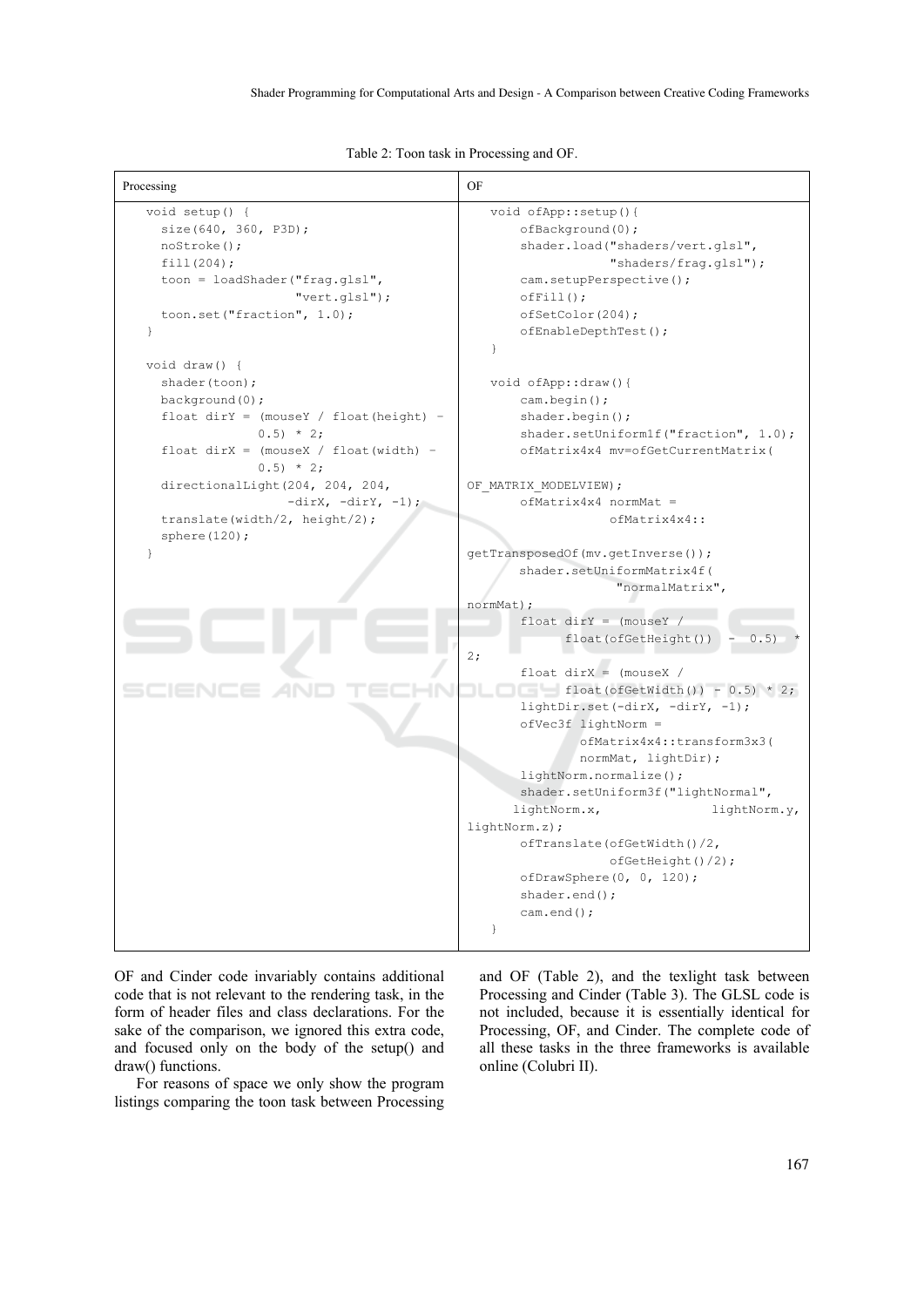| Processing                                                                                                                                                                                                                                                                                                                                                                                                                         | Cinder                                                                                                                                                                                                                                                                                                                                                                                                                                                                                                                                                                                                                                                                |
|------------------------------------------------------------------------------------------------------------------------------------------------------------------------------------------------------------------------------------------------------------------------------------------------------------------------------------------------------------------------------------------------------------------------------------|-----------------------------------------------------------------------------------------------------------------------------------------------------------------------------------------------------------------------------------------------------------------------------------------------------------------------------------------------------------------------------------------------------------------------------------------------------------------------------------------------------------------------------------------------------------------------------------------------------------------------------------------------------------------------|
| void setup() {<br>size(640, 360, P3D);<br>$label = loadImage("lachoy.jpg")$ ;<br>$can = createCan(100, 200, 32, label);$<br>texlightShader<br>$=$<br>loadShader("fraq.glsl",<br>$"vert,qls1"$ ;<br><b>}</b><br>void $draw() \{$<br>background(0);<br>shader(texlightShader);<br>pointLight(255, 255, 255,<br>width/2, height, $200$ );<br>translate(width/2, height/2);<br>rotateY (angle);<br>shape $(can)$ ;<br>angle $+= 0.01;$ | void Ex 7 2 texpixlightApp::setup() {<br>setWindowSize(640, 360);<br>cameraFOV = $60;$<br>$\text{cameraZ} = 0.125f * \text{qetWindowHeight}()$<br>/tan(0.5f)<br>qlm::radians(cameraFOV));<br>cam.lookAt(vec3(0, 0, cameraZ),<br>$vec3(0)$ ;<br>$auto imq =$<br>loadImage(loadAsset("lachoy.jpg"));<br>$label = q1::Texture2d::create(imq);$<br>pointLight[0] = $0$ ;<br>$pointLight[1] = -qetWindowHeight()$ ;<br>$pointLight[2] = 0;$<br>$shader = q1::GlslProq::create($<br>loadAsset("vert.glsl"),<br>loadAsset("frag.glsl"));<br>$shader$ ->uniform ("texMap", $0$ );<br>$can = createCan(100, 200, 32);$<br>ql::enableDepthWrite();<br>$ql::enableDepthRead()$ ; |
| NEE.<br>- 1999                                                                                                                                                                                                                                                                                                                                                                                                                     | $\mathcal{F}$<br>void Ex 7 2 texpixlightApp:: draw() {<br>ql::clear(Color(0, 0, 0));<br>ql::setMatrices(cam);<br>ql::ScopedModelMatrix modelScope;<br>$mat4$ tm = $mat4$ (1.0);<br>$tm[1][1] = -1;tm[3][1] = 1;$<br>shader->uniform("textureMatrix",<br>$tm)$ ;<br>$\texttt{mat4} \texttt{mv} = \texttt{ql} : \texttt{getModelMatrix}()$ ;<br>$vec4$ lightPos = mv *<br>vec4 (pointLight,<br>$1.0f$ ;<br>shader->uniform("lightPosition",<br>lightPos);<br>$ql:$ :translate $(0,$<br>$-100$ ,<br>-3<br>cameraZ);<br>ql::rotate(angle, 0, 1, 0);<br>ql::color(1, 1, 1);<br>ql::ScopedTextureBind<br>tex0(label,<br>$0)$ ;<br>$can$ $\rightarrow$ draw();               |

Table 3: Texlight task in Processing and Cinder.

## **4 RESULTS**

From a quick inspection of the code listings for toon and texlight, we can see that the Processing versions are consistently shorter, approximately by half. Since each line corresponds to one function call or variable assignment (separate vector component assignments in Cinder are considered one call), we can summarize the call counts in the table below:

Table 4: Call counts in the studied frameworks.

| Task     | Processing | ОF | <b>Cinder</b> |
|----------|------------|----|---------------|
| Toon     |            |    |               |
| TexLight |            |    | ٤U            |

Further examination of the code reveals the reasons for the lower counts in Processing: first, some settings such as perspective projection and depth masking are enabled by default in Processing, while they need to be explicitly enabled in OF and Cinder. Secondly, OF and Cinder do not automatically send some uniforms to the shader (Castro, 2014) (Bell, 2015), specifically the light position and normal matrix in the case of OF, and the light position and the texture matrix in the case<br>of Cinder. OF also requires explicit of Cinder. OF also requires explicit binding/unbinding of shader and texture, while Cinder needs a more careful setup of the transformation matrices. OF and Cinder online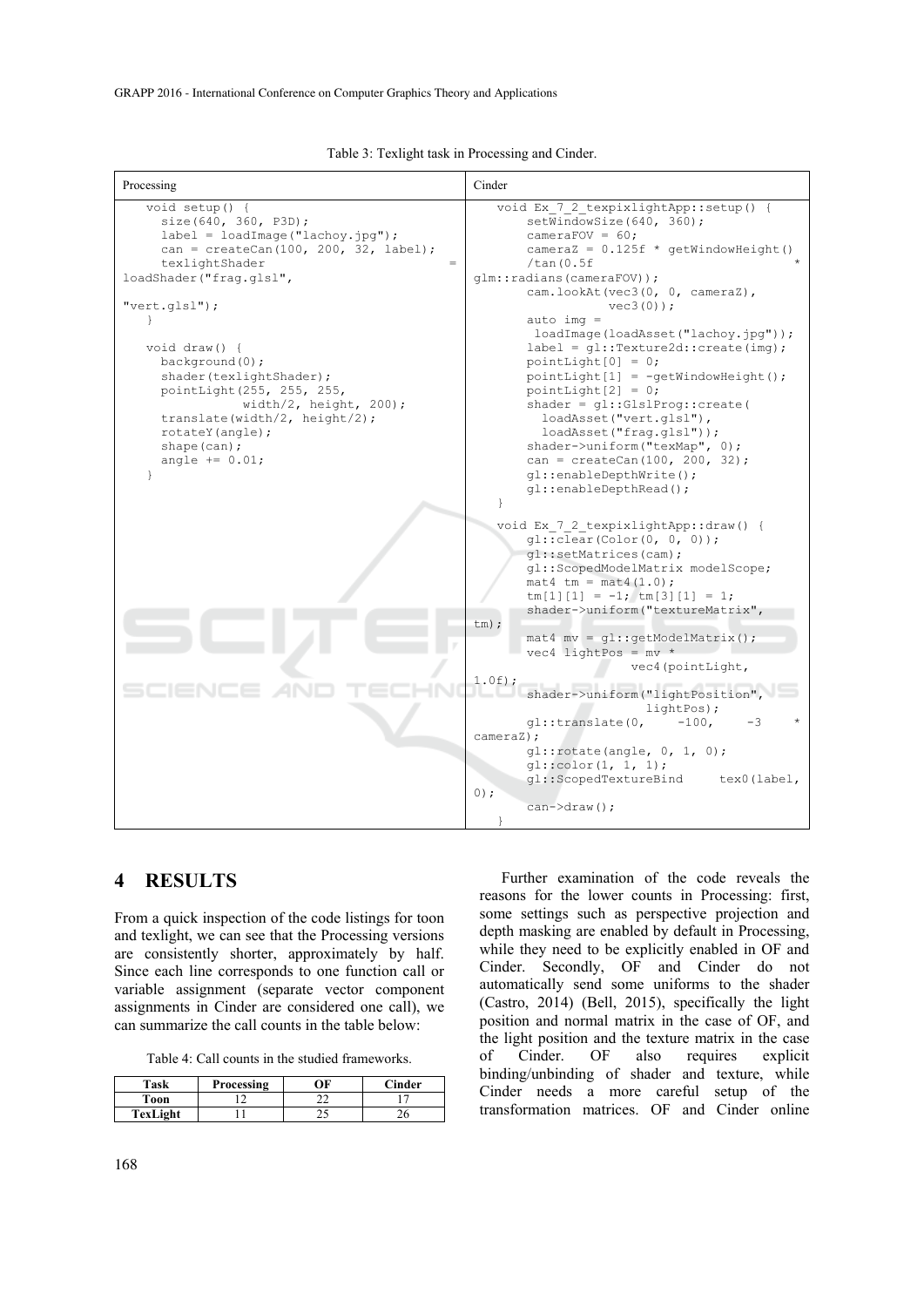references indicate that neither handles lighting uniforms automatically. Processing re-implemented in its default shaders the standard lighting from the fixed pipeline in OpenGL 1.1 (Woo et al., 1997), where up to 8 lights could be defined simultaneously.

## **5 CONCLUSIONS**

We described a shader API currently implemented in the Processing programming language. This API is publicly available, as it was first introduced in the version 2.0 of Processing in 2013, and refined and completed in version 3.0, released in late 2015. From the responses observed in several online forums, we infer that the API is being used by a fraction of the Processing users, but we do not know how large this group of users is, or how expert they are in OpenGL and GLSL shaders. We aim at quantifying these parameters in the near future, in order to better characterize the adoption of shader programming within the creative coding community.

We also compared the shader APIs in Processing, OF, and Cinder, and observed that they follow a similar structure where shader information is encapsulated in classes, and several uniform and attribute variables are automatically passed down to the pipeline. Processing sends a few additional uniforms, normal and texture matrices, as well as detailed lighting information. This, together with the automatic tessellation of custom vertex attributes, suggests a closer integration in Processing of the standard drawing API with the new shader functionality. However, this closer integration might come at the expense of API flexibility that is possible, and in fact sought after, in more advanced frameworks such as OF and Cinder. Future work will include in-depth study of API complexity and precise quantification of API flexibility using standard methodologies.

Our overarching goal is to propose new answers to the question of how to effectively incorporate shader programming into computational arts and design. This question could be answered in two stages. First, by creating mechanisms that incorporate shaders into the rendering paths of highlevel frameworks, and second, by moving shader code writing and testing closer to the framework so that not only CPU/GPU code can be written side-byside, but also high-level calls can be directly mapped onto the shader functions and variables. In this article, we addressed the first stage, and we plan to study the second stage in upcoming work.

### **ACKNOWLEDGEMENTS**

The authors would like to thank Casey Reas and Ben Fry for their tireless work with Processing over the years, and also to acknowledge the huge contributions from all the members of the Processing, OF, and Cinder communities. AC would like to thank very specially Casey Reas, Ben Fry, and Daniel Shiffman for the numerous discussions in person and over email that led to the final form of the shader API in Processing.

#### **REFERENCES**

- Angel, E. & Shreiner, D. 2012. Introduction to modern OpenGL programming. SIGGRAPH '12.
- Ascioglu, S. OpenProcessing classrooms [Online]. Available: http://openprocessing.org/classrooms
- Bell, A. OpenGL in Cinder [Online]. Available: https://libcinder.org/docs/guides/opengl/
- Bell, A. 2015. OpenGL in Cinder 0.9.0 [Online]. Available: https://forum.libcinder.org/topic/opengl-incinder-0-9-0.
- Bell, A., Nguyen, H., Eakin, R. & Houx, P. Cinder home page [Online]. Available: https://libcinder.org/
- Brewis, D. 2014. Emerging Environments for Interactive Art Creation. Interactive Multimedia Conference. University of Southampton.
- Castro, A. 2014. Of Shader given GLSL variables [Online]. Available: http://forum.openframeworks.cc/ t/ofshader-given-glsl-variables/16567/2
- Colubri, A I. PShader tutorial [Online]. Available: https://www.processing.org/tutorials/pshader/
- Colubri, A II. PShader tutorials code samples [Online]. Available: https://github.com/codeanticode/pshadertutorials.
- Colubri, A III. PShader experiments [Online]. Available: https://github.com/codeanticode/pshader-experiments/
- Colubri, A. 2008. HD (in) Processing. International Conference on Advances of Computer Entertainment Technology. Yokohama, Japan.
- Colubri, A. & Fry, B. 2012. Introducing Processing 2.0. ACM SIGGRAPH 2012 Talks. Los Angeles, California: ACM.
- Glazier, B. 1992. The "best principle": why OpenGL is emerging as the 3D graphics standard. Computer Graphics World, 15, 116.
- Gomez, A. F., Charalambos, J. P. & Colubri, A. 2015. ShaderBase: a Processing Tool for Shaders in Computational Arts and Design.
- Kanat-Alexander, M., Oram, A. & Hendrickson, M. 2012. Code Simplicity: The Fundamentals of Software.
- Karluk, L., Noble, J. & Puig, J. 2013. Introducing Shaders [Online]. Available: http://openframeworks.cc/ tutorials/graphics/shaders.html
- Mccarthy, L. p5.js project [Online]. Available: http://p5js.org/